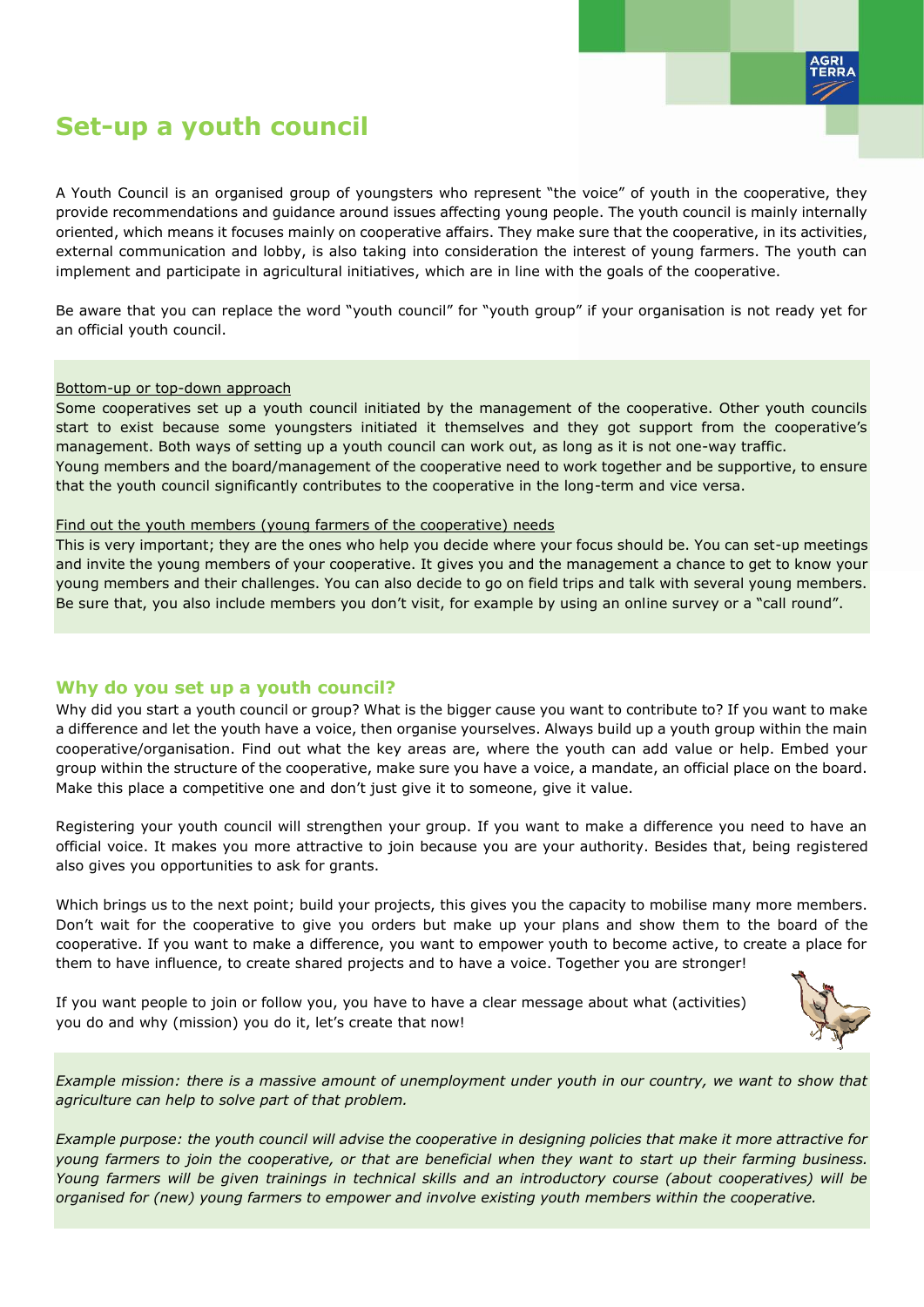

# **Create a group agreement**

Whether you decide to make your youth council official or youth wants to get organised with your youth group, we advise creating an official "group agreement", to align everyone in the same direction. In the Youth Council group agreement, you should describe at least the following subjects:

#### **Name**

- Give your group a name, important for communication inside and outside the cooperative.
- Where is your group located?

## **Purpose**

- See above for mission and purpose.
- Check if it connects to the BHAG of the cooperative.

## **Management Committee**

- Selection criteria of the youth council/group: size, age, diversity, background, experience, motivation. And the kind of members we are looking for: youngsters that will likely be the farm successors, youngsters that already have their own farm, or youngsters that work at their parents' farm.
- Number of people in the youth council: You can think of a percentage of your young members to represent the group of youngsters. Another way is to let a number of youngsters represent youth for a different region or district your cooperative operates in.
- Duration of terms: commitment timeframe of participants; how long are you expected to stay and how long are you allowed to stay in the youth council's board?
- Time investment: Frequency and duration of meetings. Activities required of Youth Council members. Youngsters need to invest time in the youth council. So, you should make sure they are motivated to commit their time to the youth council. Moreover, your cooperative will also need to commit time to the youth council when it comes to coaching the council, visiting meetings and help to create activities and projects.
- Individual roles and responsibilities of the youth group members, e.g.:
	- o Chair/President; schedules board meetings, day-to-day responsibilities according to the youth projects within the coop/organisation, carrying out the goals and policies, attendance of all (cooperatives') board meetings, reports on the progress of the cooperative/organisation, etc.
	- o Vice-chair; chair on special subjects as designated by the board, assists the chairperson in the dayto day management of the organisation. If for any reason, the chairperson cannot fulfil his/her duties the vice chair shall become the chairperson until the next regular bi-annual election.
	- o The Secretary; keeps records of all committee's actions, takes minutes at board meetings and general meetings, handles all general electronic or standard correspondence between individuals and the youth council.
	- $\circ$  The Treasurer; gives a financial update at each board meeting, is in charge of all finances of the association, prepares the budget and is responsible for the accurate accounting of the group's activities, takes care for resource mobilisation in collaboration with the chairman.
	- o The Coordinator; ensures meetings are effectively organised, guarantees welfare of the members during meetings are met, safeguards the member needs of the young farmers will be taken into consideration at all times, communicates and networks on behalf of the association inside and outside the coop.

#### **Membership**

- Who are the members, who is the youth we want to create opportunities for?
- How do we take care of the needs of the youth members?
- How often, how and where do you organise meetings, meet-ups, individual conversations or events for the youth?

#### **Organisational structure**

- What is the role and place of the youth council within the coop, what is the place in the organisational chart?
- Do the youngsters only have an advisory role within the cooperative, or do they also have decision-making power? How?
- Describe how you want to work within the board, what do you expect from each other, what do you expect from the coop. Look back at the exercise young & old in the kick-off Youth workshop.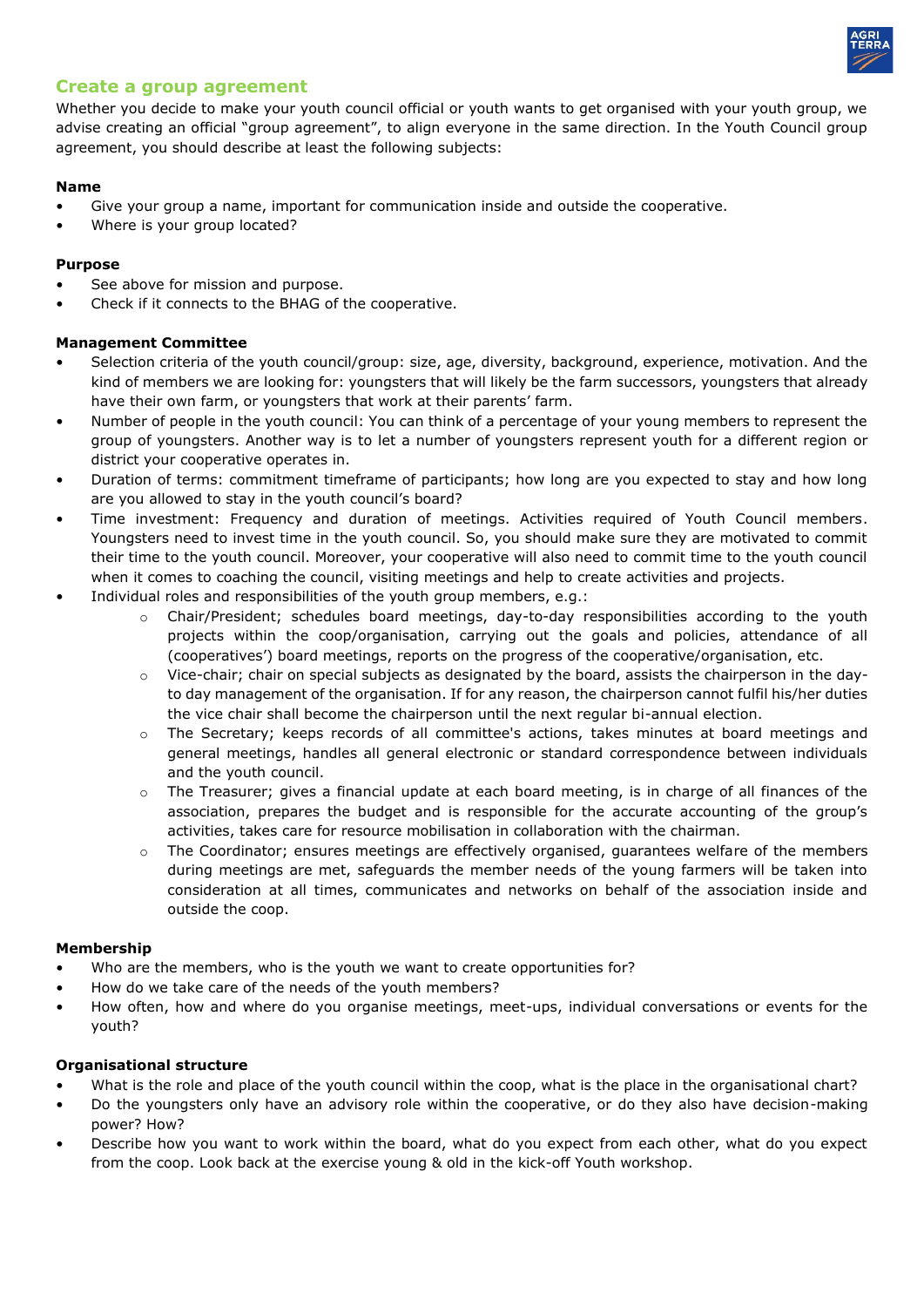

## **About the place of the youth council within the organisation**

To get an idea of how a youth council can be embedded in the organisational structure, look at the figures above. The first example is based on the structure of a Dutch cooperative that has a youth council. In this particular example, the youth council has an advisory role towards the member council, the cooperative board and its management. Depending on the number of youngsters that is part of the youth council, it can have a separate board.

The second example shows what the internal structure of a youth council can look like. As presented, the youth council can be organised like a pyramid. The example is taken from the youth council of FrieslandCampina, which is a Dutch dairy cooperative with more than 19.000 individual members:

- All young farmers who are (potential) members of your cooperative.
- In the case of FrieslandCampina, there is an extra layer (marked red) which represents the district youth council. As the cooperative operates in 21 districts, they chose to let 4 youngsters represent each district.
- For every district, one of these four youngsters will have a seat in the national youth council.
- Some youngsters from the youth council are selected to represent all young members in the youth board.

Depending on the size and working area of your cooperative, you could choose to have just a youth council with a youth board, as shown in the two upper tiers of the pyramid.



#### **Meeting requirements and procedures**

Who is planning the board meetings, how often to plan them, do we have a fixed agenda, is there a mentor needed/available, how do we involve the board of the cooperative, how do we decide what to talk about, etc.?

#### **Budget**

Start with making a budget for the daily costs of the youth council and also think about possible sponsors.

|                               | <b>Estimated Costs</b> | Possible sponsor         |
|-------------------------------|------------------------|--------------------------|
| Meeting space                 |                        | Coop, Restaurant, School |
| <b>Materials</b>              |                        |                          |
| <b>Communication &amp; PR</b> |                        |                          |
| Coach/Advisor/Trainer         |                        |                          |
| <b>Travel costs</b>           |                        |                          |
| Food and drinks               |                        | Restaurant, Supermarket  |
| Meetings with members         |                        |                          |
| Event                         |                        |                          |
| Exchange                      |                        |                          |
| Workshop                      |                        |                          |
| Etc.                          |                        |                          |

#### **Other things to consider**

Policies around equal opportunities, volunteering policy, insurance for group activities, getting a group bank account (and signatories).

#### **Formalisation**

Last but not least, one should take abovementioned points into consideration when formalising the youth council in the cooperative's governance structure. You should think about whether and how to change or create by-laws.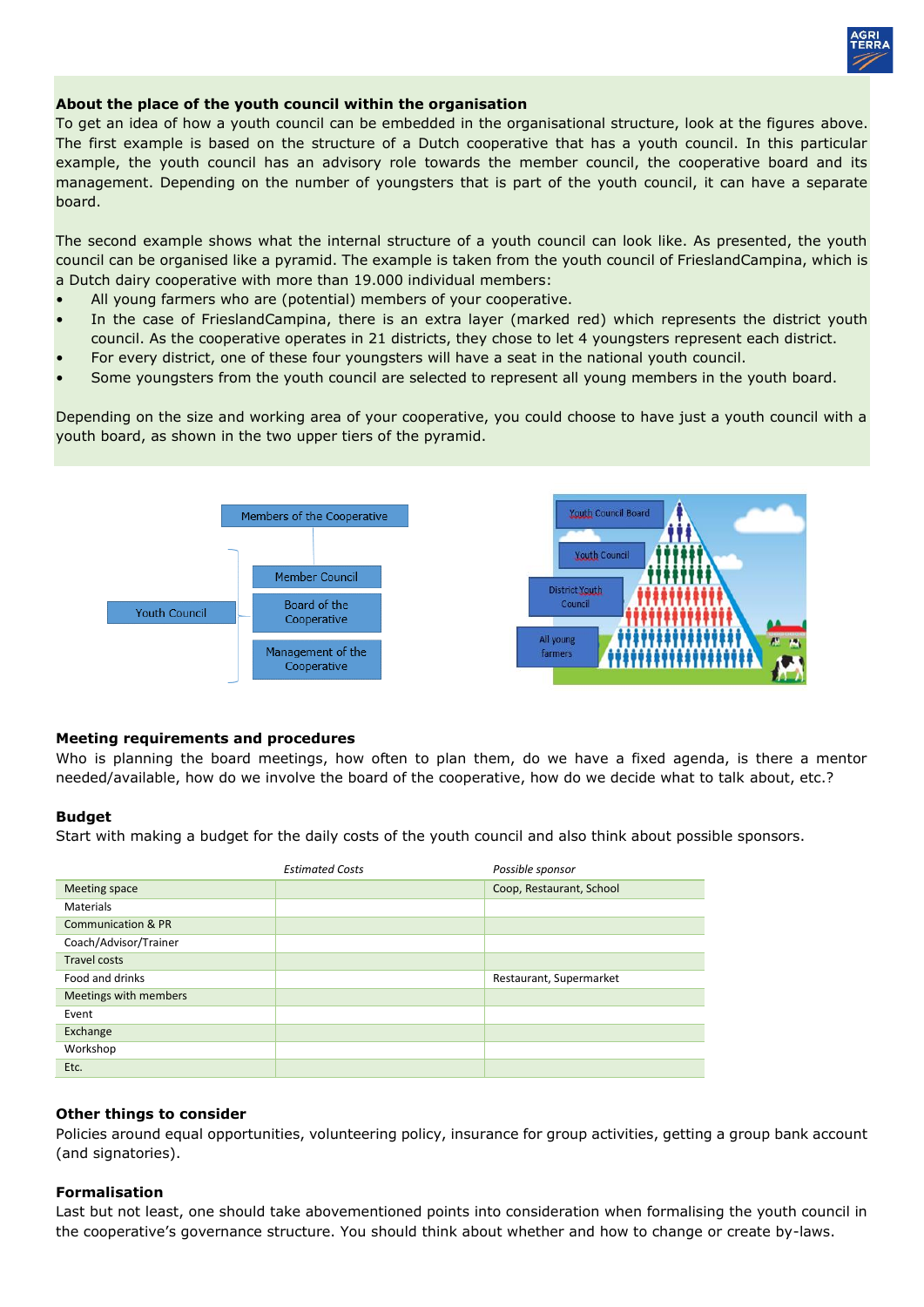

# **Long- and short-term goals**

#### **What can the Youth Council do? Some ideas:**

- *Interest youngsters to become a member farmer*; members of a youth council can function as a role model towards other young farmers, to also become a member of the cooperative and have a voice within the organisation. E.g. they can organise events to reach other youth, organise exchanges or field trips to inspire youngsters.
- *Identification of youngsters and successors*; as a cooperative you can get more insight into the (potential) young members of a cooperative and the young successors of your member's farms. Having identified this group of youngsters, means you have a database with potential members, employees and management/board members.
- *Training of potential board members*; to ensure continuity within the cooperative, it is of vital importance that you have well-functioning board members. Many cooperatives are facing the challenge of finding new board members. A youth council can function as informal training, while the cooperative can also offer youth formal education through for example a leadership training.
- *Initialize projects for (potential) young farmers*; these projects can be about anything that is related to your cooperative, working together on a mutual goal can bring much energy, inspiration, new members, (job) opportunities etc.
- *Advisory function to the board of the cooperative*; have an advisory role towards the board and the member's council to bring a different perspective on issues. This might mean that the youth council does not have any decision-making power. Giving youth decision-making power or not; as a cooperative, you can decide either way. Both options have pros and cons and it is up to you what fits best your situation.
- *Training youth members to sustain their cooperative in the future*. Through a youth council, different kinds of trainings can be developed. One way is to make the youngsters more knowledgeable on technical aspects of farming, by giving them trainings on how to enhance the quality of the product. Another way is to provide trainings on leadership skills or presentation skills, to develop themselves as entrepreneurs. Moreover, you will need people that are able to take up leadership positions within the cooperative in the future, who know the ins and outs of farming on one hand and the cooperative on the other hand.
- *Enhance commitment of youth members to the cooperative*; when youngsters are getting more involved in the cooperative and they are being heard, it will most likely strengthen their commitment to the cooperative.
- *Motivate other youngsters to become a farmer*; through a youth council, you cannot only bring the message across other young farmers to become a member farmer. Youngsters within the cooperative can also function as a role model towards other young people, showing them that farming is a business. In the end, farmers are needed to feed the growing world population at large, but also to ensure that your cooperative can sustain.

#### **Create long- and short-term goals:**

- What do we want to see as a result of our actions within now and 3 years?
- Look at your mission and purpose, and at the future plans from your presentation; create a 2/3 SMART longterm goals, what do you want to have reached within 3 years?
- Put the goals in order of importance.

# **What will help us to move in the direction of long-term goals?**

- For every long-term goal: describe SMART what you want to have reached within 1 year.
- Brainstorm the actions you have to do to undertake the coming year to (start to) make this happen.
- Put names and dates at the actions.

#### *Example members' needs:*

- *Training in agricultural skills*
- *Help to get loans*
- *Influencing the whole chain*
- *Getting a better price for the products*
- *Example cooperative board's needs:*
- *Increase the amount of young members*
- *Increase the income of all members*
- *Youth needs to think with the board about technical solutions*

*Make sure the activities are SMART and FUN:* 

- *Field trip or exchange visit*
- *Training*
- *Advice the board on things that matter*
- *Youth council, board, (local) government, funding, project idea meetings*
- *Create attention for youth related issues with farming/agriculture*
- *Practice public speaking*
- *Create newsletters*
- *Bringing in experts*

**Plan some QUICK WINS (super nice activities with concrete results) to keep the energy high!**